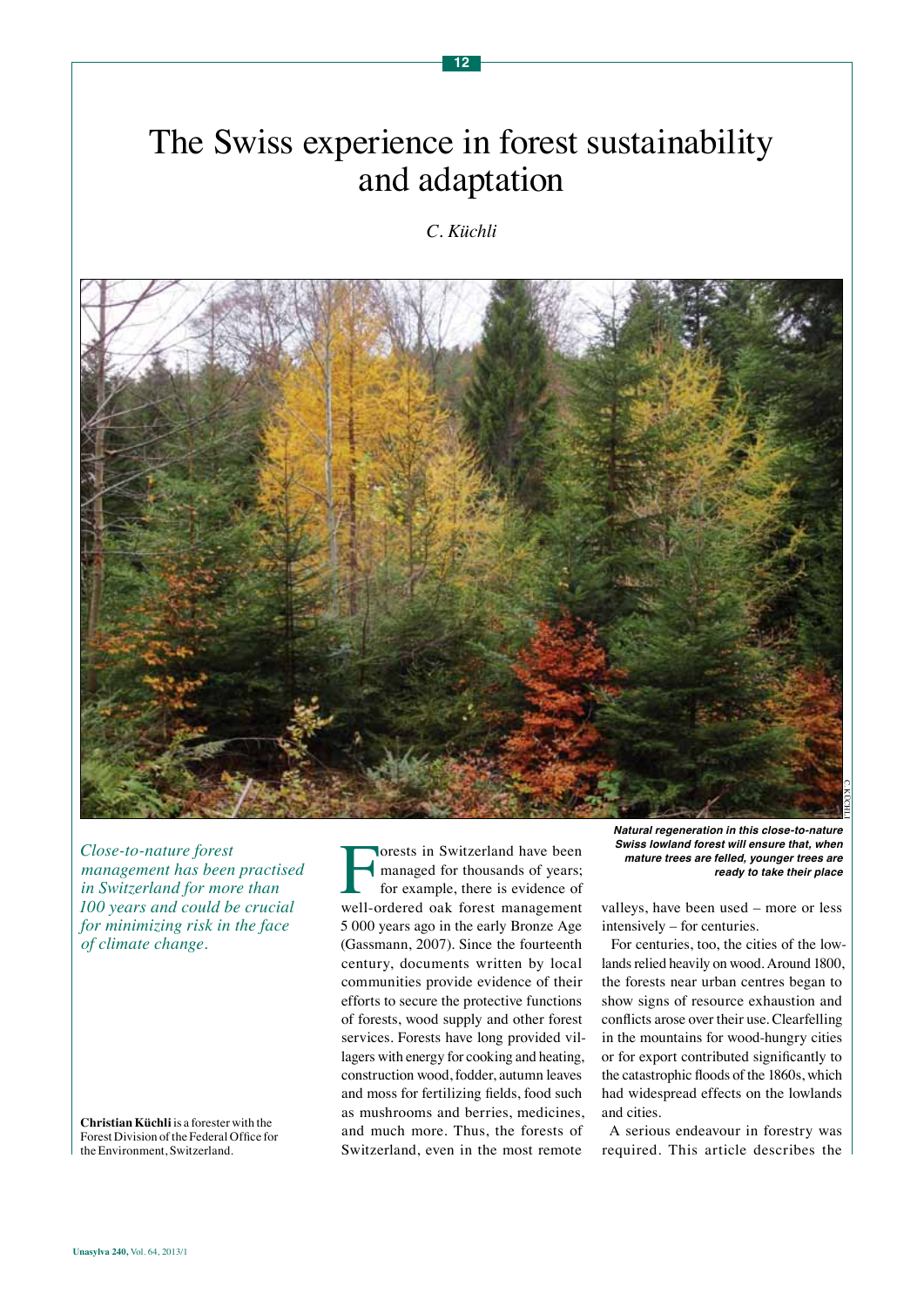development of forestry in Switzerland, which at the beginning followed methods developed in Germany and then branched off to a close-to-nature approach to forestry, which today is employed throughout Switzerland.

## **THE MODERN BEGINNING OF SUSTAINABLE FORESTRY**

Many of today's forests were established in the context of the devastation arising from the quest for energy and raw materials; in that sense, wood scarcity and catastrophe are the parents of the mature forests in Switzerland today. The classical German forestry model that was developed in Prussia and Saxony in the middle of the eighteenth century initially had a strong influence on the development of Swiss forestry. In the mid-1800s forest use was oriented toward a constant wood harvest – in other words, a sustainable harvest – as advocated by Hans Carl von Carlowitz in 1713 (Schmithüsen, 2013). If the forest

was "capital", only the growth – "interest" – was to be harvested. To regulate the harvest, tree populations were organized like a chessboard. Each year a square would be clearfelled and afterwards reforested, often with a single tree species. The goal of German forestry and thus Swiss forestry in that period was to produce as much wood as possible in the short term. Spruce (*Picea abies*) and pine (*Pinus silvestris*) were the chosen species in this model.

Prior to enactment of the first national Swiss forest law, significant areas of broadleaved species near cities were clearfelled and the roots dug up for firewood. Such clearing was often followed by several years of agriculture, mostly potato production, after which spruce or other conifers were planted, often in monocultures, following the German model. Exotic species from North America such as Douglas fir (*Pseudotsuga menziesii*) and Weymouth pine (*Pinus strobus*) were

also used. Even today, there are stands that bear the mark of this history.

#### **THE NATIONAL FOREST LAW**

Diverse developments in the economic context of forests played an important role in the realization of the sustainability concept in Swiss forests. The construction of railways in the 1850s was decisive because it allowed the importation of coal, fertilizers and food. The age of coal enabled industrialization. The first train entered Bern in 1858, and within two years coal had become cheaper than firewood in the city.

These developments in the energy and economic sectors reduced pressure on forests and their many products and made possible the introduction and implementation of the first national Swiss forest law in 1876. It is a myth, therefore, that this law alone saved Swiss forests, as argued by some (Küchli, 1997), although it has been hugely influential. It was conceived as a



**Foresters discuss the use of a**  *so***il penetrometer. So***il fe***rtility has improved tremendously under close-to-nature**  *forest management*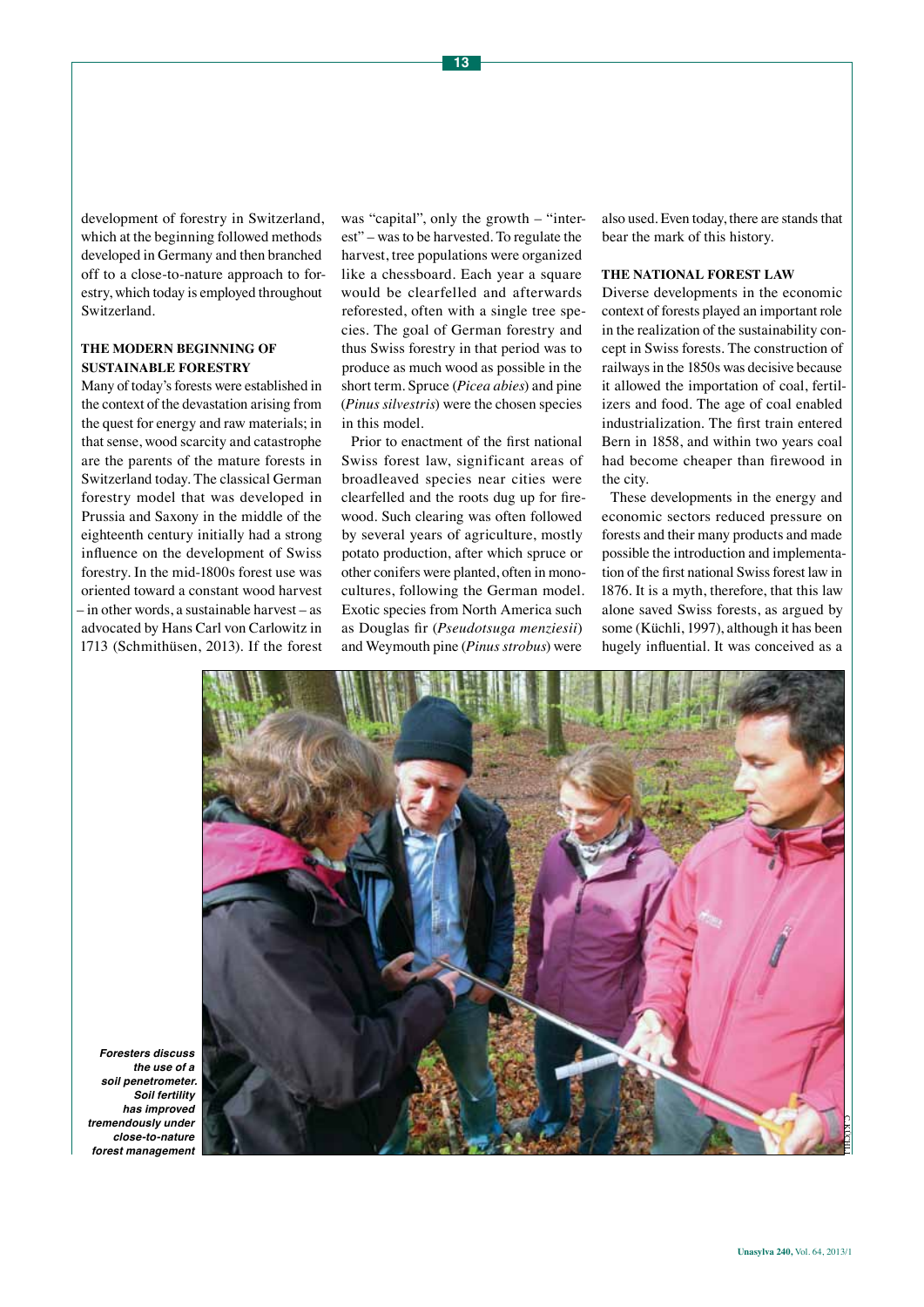framework law, and with several revisions it is still in force today. The law maintained the existing forest ownership structure but in the interest of the whole – including future generations – it introduced strict controls on management by public and private owners. From the beginning, the federal government provided the cantons (analogous to provinces or states in other federal systems) with financial support to enable them to employ forest officials. The most important article of the national forest law pertains to forest area, which may not decrease in size unless it is in the overarching public interest, for example the construction of a railway line. If an area of forest is cleared, an equivalent area elsewhere must be afforested. This rule, which still applies today, is the reason that the cultivated landscape of Switzerland, with its typical pattern of forested and open land, has remained practically unchanged for a century and a half (Küchli, 1997).

By the 1880s, nature had begun to work its wonders: bit by bit, the trees and forests

made their way back on degraded land. In remote areas, trees naturally repopulated landscapes, while, in the lowlands, trees were often planted. Even in those times, the pros and cons of planted versus naturally regenerated trees were the subjects of difficult discussions among foresters. In 1868, for example, one forester expressed the fear that if foresters did not plant, they would be laughed at, and people would say, "if nature can do everything by itself in the forest, we don't need any foresters" (Küchli, 1994). For the early Swiss foresters it was important to produce quick results, just as it is today in many forestry projects, especially in developing countries.

But nature was not always benevolent. The mistakes of the young forestry profession, such as inappropriately planted exotic species or spruce monocultures, were exposed pitilessly by infestations of insects and disease. Swiss foresters began to understand that the closer to nature were their forests, for example in their structure

and species composition, the better the trees would withstand storms and disease in the course of their long lives.

## **HENRY BIOLLEY AND THE BEGINNINGS OF CLOSE-TO-NATURE FORESTRY**

At the end of the nineteenth century, in the forests of Couvet near Neuchâtel, the Swiss forester Henry Biolley refined the single tree selection method. For many centuries in those forests, a limited number of trees in a given area were harvested according to the specific use to which they were put – for example, strong trunks for construction and young firs for beanpoles. Over time, this felling of single trees or small groups of trees had a marked impact on the structure of the forest: large firs grew next to small spruces, and vice versa. Using this traditional forest-related knowledge, Biolley developed a vision of a "family forest" in which fir, beech and maple would cohabit in a multistoried mixture, from saplings to large trees.



**In Switzerland, if a forest is cleared**  *to ma***ke way for a new development**  *in the overarching*  **public interest,**  *an eq***uivalent area must be afforested**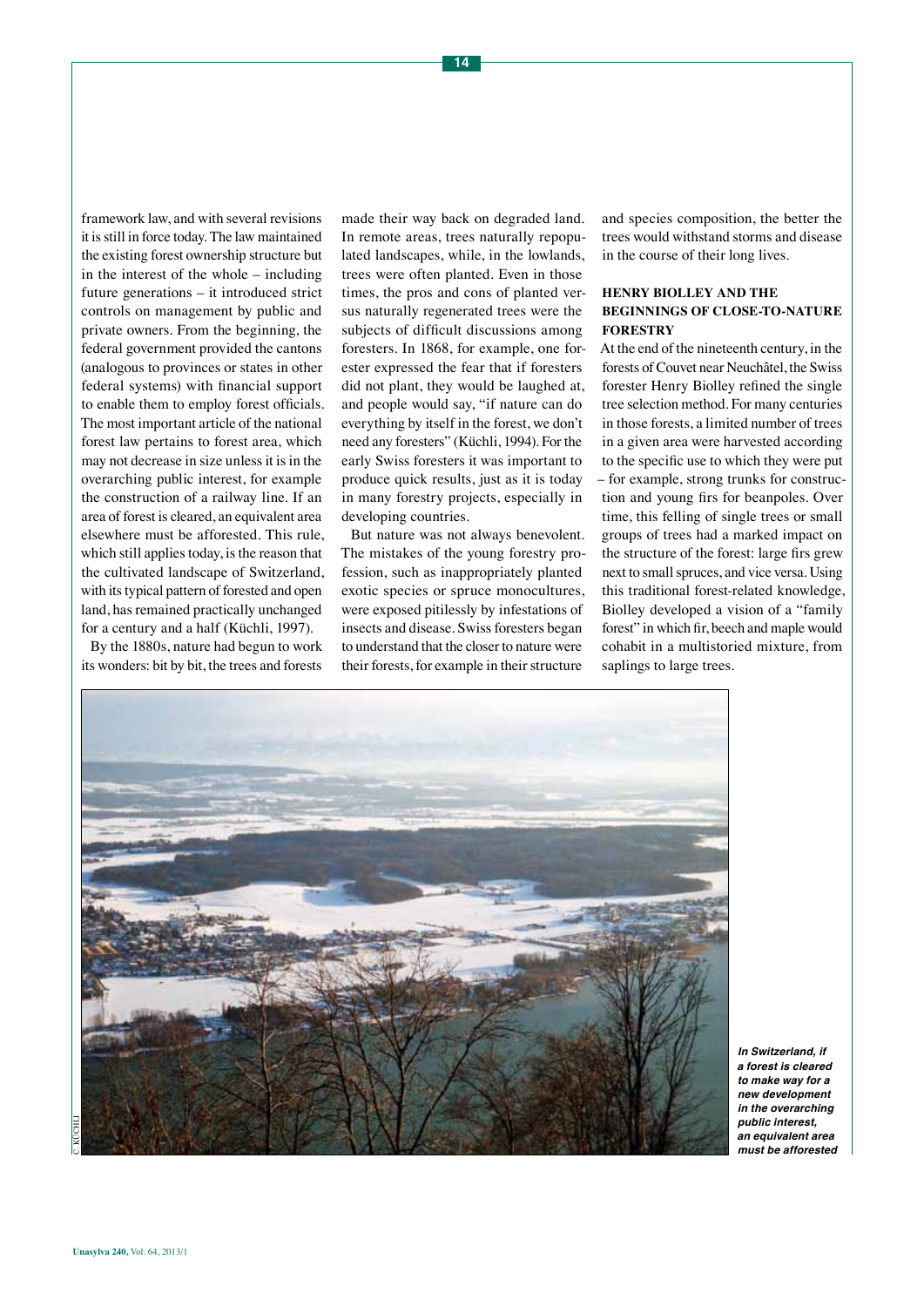

Biolley described this form of forest management, which today we call closeto-nature forestry, as experimental because it was flexible and oriented to the situation rather than following a fixed plan. Of course, an experiment without oversight can fail. To record the effects of his approach, Biolley set in place a tree measurement procedure that had been invented by the Frenchman Adolphe Gurnaud and presented at the World Expo in Paris in 1879. In refining Gurnaud's method, which enabled the measurement of tree growth in stands of trees with differing diameters, Biolley laid an important foundation for the liberation of foresters away from the chessboard approach towards a more subtle approach that allowed uneven-aged stands.

For Biolley, irregularity was a characteristic of nature, whose laws should be followed as closely as possible. He was one of the first of his profession to consider the

forest as an organism. He recognized the potential of natural regeneration, and in this he made his mark on Swiss forestry. Similar developments were also occurring in German forestry: in 1922, Alfred Möller presented his treatise called *The permanent forest* in which he described a forest featuring trees of differing ages and species and in which the self-regulation mechanisms of nature were applied in order to achieve silvicultural goals. His approach greatly stimulated discussion on close-to-nature approaches.

#### **Minimizing risk**

By about 1900, therefore, Swiss foresters had learned to appreciate the natural regeneration potential of trees, and the short historical phase of plantation forestry with clearfelling was abandoned in most places. Trees were harvested in small groups or as single stems, and natural

**Spruce logs lie stacked in a Swiss alpine forest, ready for transport to the mill for the production of high-value products**

regeneration became predominant. This did not, however, preclude enrichment planting with favoured tree species, such as spruce or beech (for centuries, beech had been cut for firewood and therefore was no longer or was only sparsely present in many areas). All these developments can best be understood under the overarching goal of minimizing risks through an adaptive silviculture. The chessboard approach involved considerable economic and environmental risk: single species – sometimes of unknown provenance – planted over large areas were prone to storm damage, pest outbreaks (such as bark beetles) and other risks. Close-to-nature forestry was increasingly seen as a way of controlling and gradually diminishing such risks with simple silvicultural measures.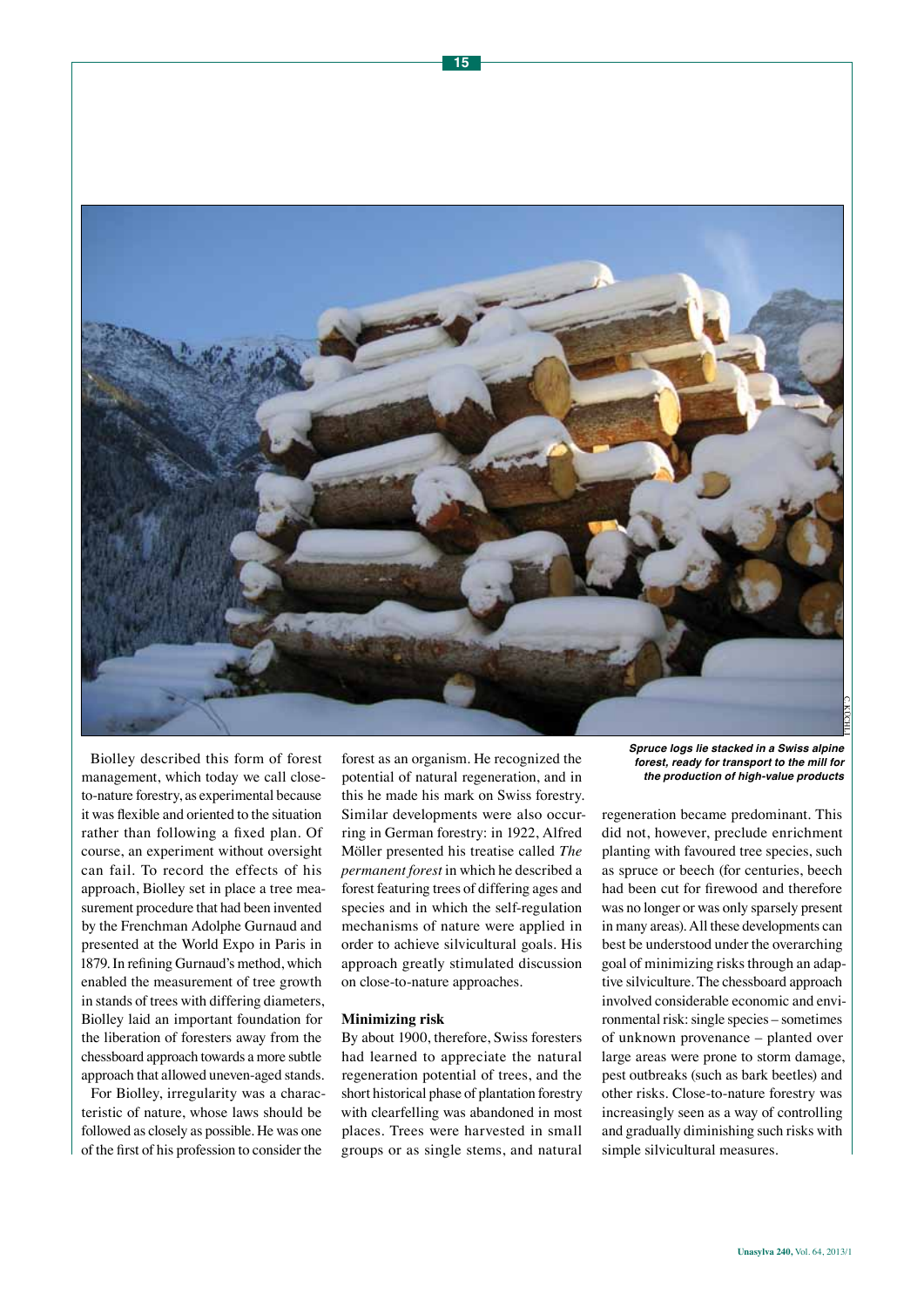

# **FROM QUANTITATIVE TO QUALITATIVE SUSTAINABILITY**

Biological and ecological knowledge in European forests increased considerably in the first half of the twentieth century. The soil was no longer thought of as a dead substrate but as a richly populated root space. Insights into the nature of tree diseases showed that pathogens multiplied particularly in weakened host plants, and chemical treatments were not the answer.

Under the coordinated leadership of Hans Leibundgut, professor of silviculture from 1940 to 1979 at the Swiss Federal Polytechnical School in Zurich, these and many other findings from close-to-nature forestry were consolidated and adapted to the peculiarities of Swiss forests. The overall objective of the approach is a forest ecosystem that is stable in the face of

external disturbances such as storms, or which recovers quickly after such events. The influence of those who use the forest should be as low as possible and should be aligned with natural processes. In Leibundgut's time, forest management ceased to be geared towards producing as much wood as possible; the emphasis shifted instead toward the management of ecosystems to provide a wide range of products – such as high-value timber – and services such as catchment protection, biodiversity conservation, clean air and recreation (Leibundgut, 1975).

The results of the concepts and methods that were initiated by Henry Biolley and further developed and consolidated in Leibundgut's time are best explained by an examination of the forests where the process began. In 1890, Biolley measured

**The timber cut in this alpine forest is extracted using cables to minimize soil disturbance and the risk of avalanche**

all trees in the forests of Couvet greater than 17.5 cm in diameter, and his seven successors continued that practice, which has been maintained up to today. There may be no other forest in the world that has been measured so consistently and managed according to the same principles for so long. The collected data contain a wealth of unique information. Well over 1 000 m3 of wood per hectare have been harvested on the exposed northern flank of the forest since 1890 – an average of about 10 m3 per hectare per year. Compared with the state of the forest in 1890, the structure and composition are now greatly improved – there is more standing volume and many more high-value stems. Today,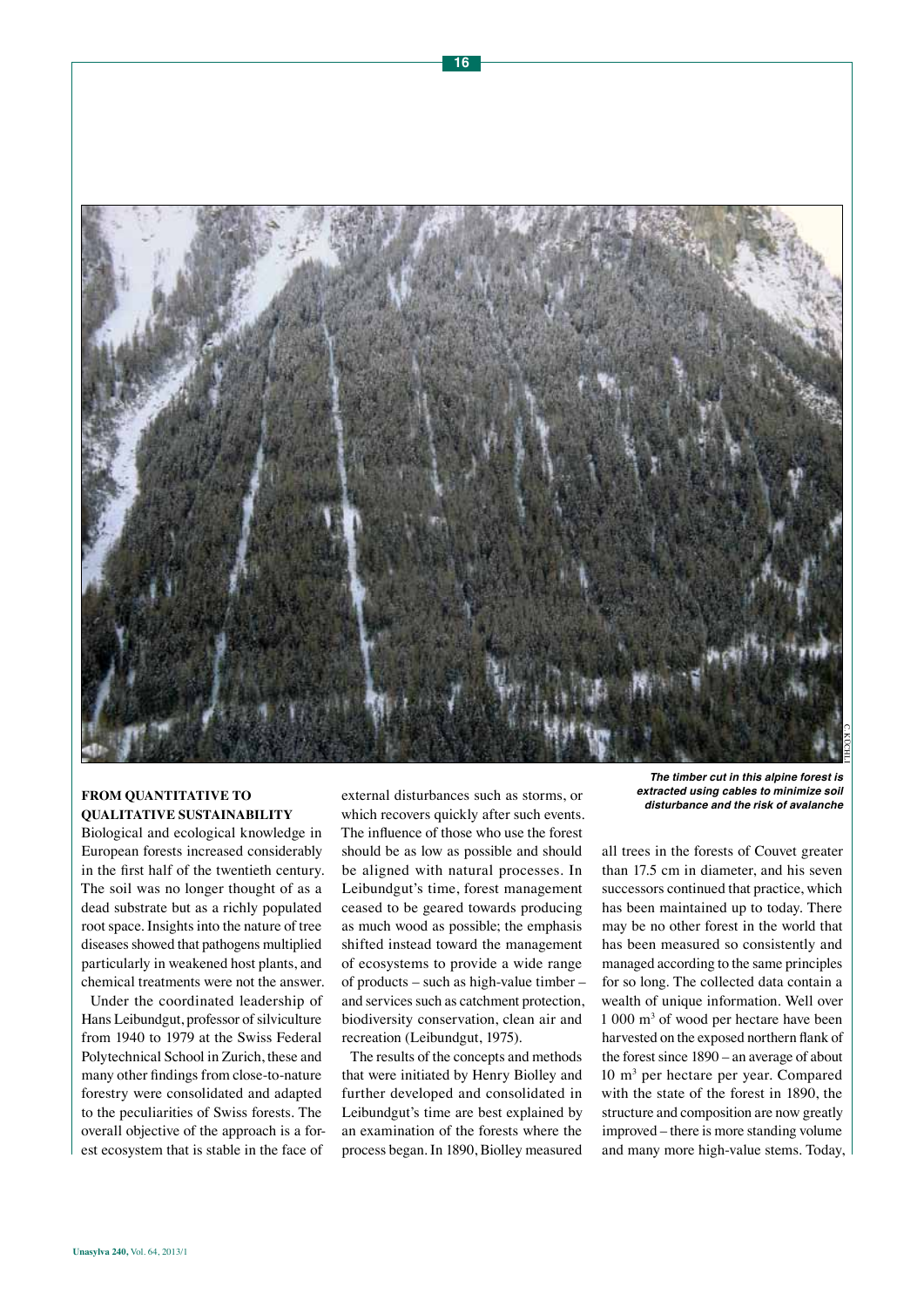one-fifth of the trees are broadleaved; in Biolley's time, those species had practically disappeared.

For these changes to have taken place, several framework conditions were necessary. Biolley found a forest area with secure tenure and a forest structure with good preconditions for the application of his tenets. His successors worked strictly in the same direction. Fellings were carried out by well-trained forest workers, and over time a relatively dense network of forest roads developed to allow access to the dispersed felled trees. It has always been possible to sell these trees at a healthy profit, or, in times of low prices, to at least cover costs. Finally, the community of Couvet – the forest owners – have always stood by their forests and supported the efforts of the forest stewards.

The fundamental principles of closeto-nature forest management such as that implemented in Couvet could be applied in many other European forests as well as elsewhere, including the tropics (see box). Organizations such as Pro Silva Europe<sup>1</sup> are continuing to develop closeto-nature principles, including through a broad, country-spanning exchange of information. There is continuous development towards attaining mixed stands composed mainly of tree species that would grow naturally at a given location. In Switzerland, regeneration today is left mainly to nature (and therefore costs very little). This is shown in Swiss planting statistics: between 1980 and 2011, the annual quantity of planted trees declined from 7.5 million to 1 million seedlings. As long as a stand develops naturally in the direction of the management goal, no interventions are made. A similar approach is used as stands grow: natural and no-cost processes are taken advantage of, and minimal, directed, costeffective interventions are carried out only when necessary.

#### **A KEY TO COMBATING CLIMATE CHANGE**

The median air temperature of Switzerland has increased by 1.5 °C since 1970. This means that even if the international community can agree on measures to limit the global temperature rise to no more than 2 °C (a target agreed at the Conference of the Parties to the United Nations Framework Convention on Climate Change in Copenhagen in 2009), climate change in Switzerland will still be significant. If international negotiations fail and we have business as usual, an increase in the summer temperature of up to 4.8  $^{\circ}$ C is expected in the Swiss Alps by 2100 (The CH2011 Initiative, 2011). Significantly less rainfall is also projected.

Extreme events such as storms, heat waves, droughts and disturbances from pests could have major impacts on forests. Two events in the last decade provide a taste of things to come: a storm (called "Lothar") in 1999, and the 2003 summer heat wave. These two extreme events, and the resultant bark beetle infestations, were responsible for the loss of more than 8 million m<sup>3</sup> of spruce in Switzerland; many of the killed trees were remnants of the plantation period of a century ago. A changed climate directly affects tree growth, mortality and regeneration and in the long term would fundamentally alter many forests. Climate change will negatively affect many forest functions and services that are taken for granted today.

## **Close-to-nature approaches in the tropics**

**Close-to-nature forest management is a promising concept for tropical forests, and a variety of interesting parallels and connections exist between Europe and the tropics. At the end of the nineteenth century, Alfred Möller worked in the Brazilian rainforest, and his ecological research there was one of the key experiences that eventually led to his close-to-nature forest management concept (Bruenig, 2009). Forests can be managed according to the same fundamental principles applied in Europe and elsewhere.** 

**Evidence of close-to-nature principles being applied in tropical forests can be found in many parts of the Amazon. Only recently has science begun to decipher traces that indigenous populations have left of their strong impact on forest landscapes. The distribution of Brazil nut trees (***Bertholletia excelsa***) is closely linked to the traditional forest-related knowledge of local peoples (Brazil nuts, also known as Para nuts, are long, oily nuts that these days can be found in almost any nut snack mix). Brazil nut trees are found in Amazonian forests individually and also in groups of dozens of individuals per hectare. Such large stands can only develop in clearings because** *Bertholletia excelsa* **is a light-demanding species in its early years. It is probable that, today, the larger groups of these trees are growing in what were once areas cultivated by indigenous people for cassava. Presumably the farmers planted the trees before they let natural tree succession take over again.** 

**Very similar management practices can be observed in peoples such as the Dayak on the island of Borneo. The Dayak enrich small areas of cleared forest after dry rice cultivation with fruit trees or trees that produce resin or other tradable products. The area is then taken over by natural forest. The cycle repeats itself after decades or centuries. Huge tracts of rainforest that are considered to be untouched – that is, primary forest – are, in fact, traditional cultural landscapes. Since time immemorial, such landscapes have been managed according to what we could call close-to-nature principles.**

**The feasibility of close-to-nature forest management in tropical rainforests has been demonstrated by extensive scientific research (Bruenig, 2009). Clear tenure and use rights are a crucial precondition for the local populations to apply their rich forestrelated knowledge and management experience.** 

<sup>&</sup>lt;sup>1</sup> www.prosilvaeurope.org.